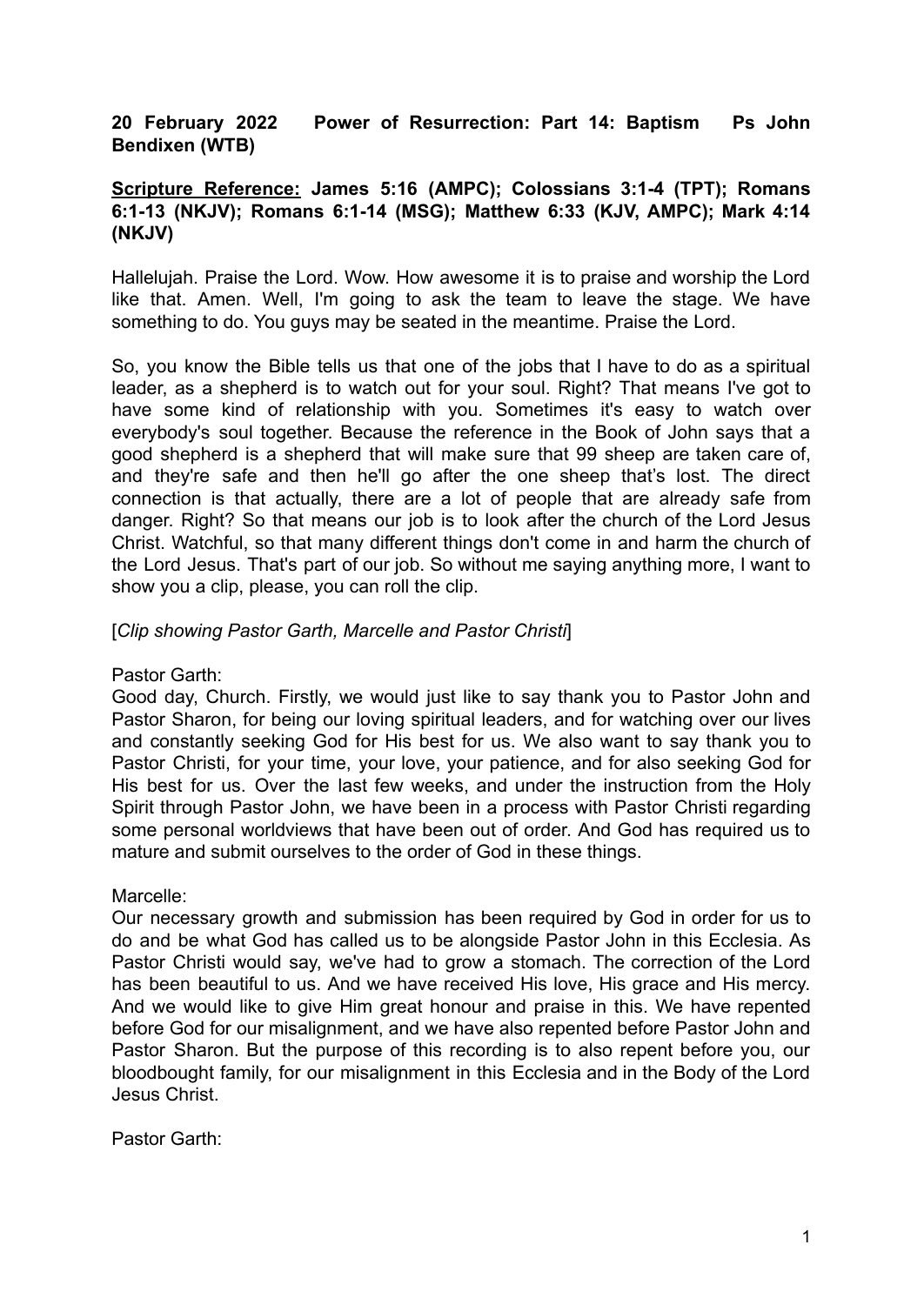We are grateful to God for His jealous love and His consuming love and for His resurrection life that has saved us. Thank you for listening, Church.

## Pastor John:

Hallelujah. Praise the Lord. The Book of James, chapter 5, verse 16, says, **<sup>16</sup>Confess to one another therefore your faults (your slips, your false steps, your offenses, your sins) and pray [also] for one another, that you may be healed and restored [to a spiritual tone of mind and heart]…** The next part of the scripture most Christians know very well. **<sup>16</sup>…The earnest (heartfelt, continued) prayer of a righteous man makes tremendous power available [dynamic in its working] (James 5:16 AMPC).** But actually that power of that scripture is from the first part of the Scripture. **<sup>16</sup>Confess to one another therefore your faults.** So this is not a small and light matter where you just walk around telling everybody, you know, "I sinned. I was doing 160 in a 60k zone" or something like that, you know. It's not like that. This is something that is deep and it's significant and serious. And so, anybody that has been around me long enough will know that the walk that I have with God does not mitigate that my natural blood sons are excluded from the Word of God. They are also bloodbought children, and therefore they are part of the Body of Christ. And the reason they needed to do this publicly is because they are spiritual leaders, pastors in the church. And so, when they have a misalignment that has potentially affected the Body of Christ then their repentance must be public. So, we know what it is. We've dealt with it, they know what it is, if they want to share anything more with you, that is their business to share it with you personally. They can share it with you one on one. But I just suggest that you don't crowd, you know, kind of run after them and say, "What did you do?" You know, give them some space. This is a big thing that they've done. It was a big thing for me and Pastor Sharon to do, which is why we asked Pastor Christi to deal with the whole matter. Because as mom and dad and as family, like that, where we are familiar with each other, the proper correction couldn't come. It had to be done by somebody that was outside of our immediate family.

I want to say thank you to Pastor Garth and Marcelle and their family for submitting to what God had to say to them, and for going through the process, and now they are restored to a spiritual tone of heart and mind. Hallelujah. There is nothing anymore that separates them from you, and from us. Hallelujah. It also says that, **for one another, that you may be healed and restored (James 5:16 AMPC).** And I just want to make this declaration publicly that I still and I stand on this scripture that because of what they've done, full healing comes to Daina-Mae's arm. Hundred percent healing without blemish comes to Daina-Mae's arm because they've been obedient to this scripture. They can stand on this scripture and they can receive it from this scripture. Hallelujah. Praise the Lord. I thank you all for listening, I thank you for receiving it in the right spirit and I believe that God is going to use Pastor Garth and Marcelle and their children in a mighty way in this Ecclesia. Hallelujah. Praise the Lord. What just happened is a holy moment, you know. On the one hand I want to leave it alone because repentance is a big and deep thing, you know, and it took time to get to that point. But on the other hand, it is a great celebration. It's a great celebration because when you're actually there and your restoration happens,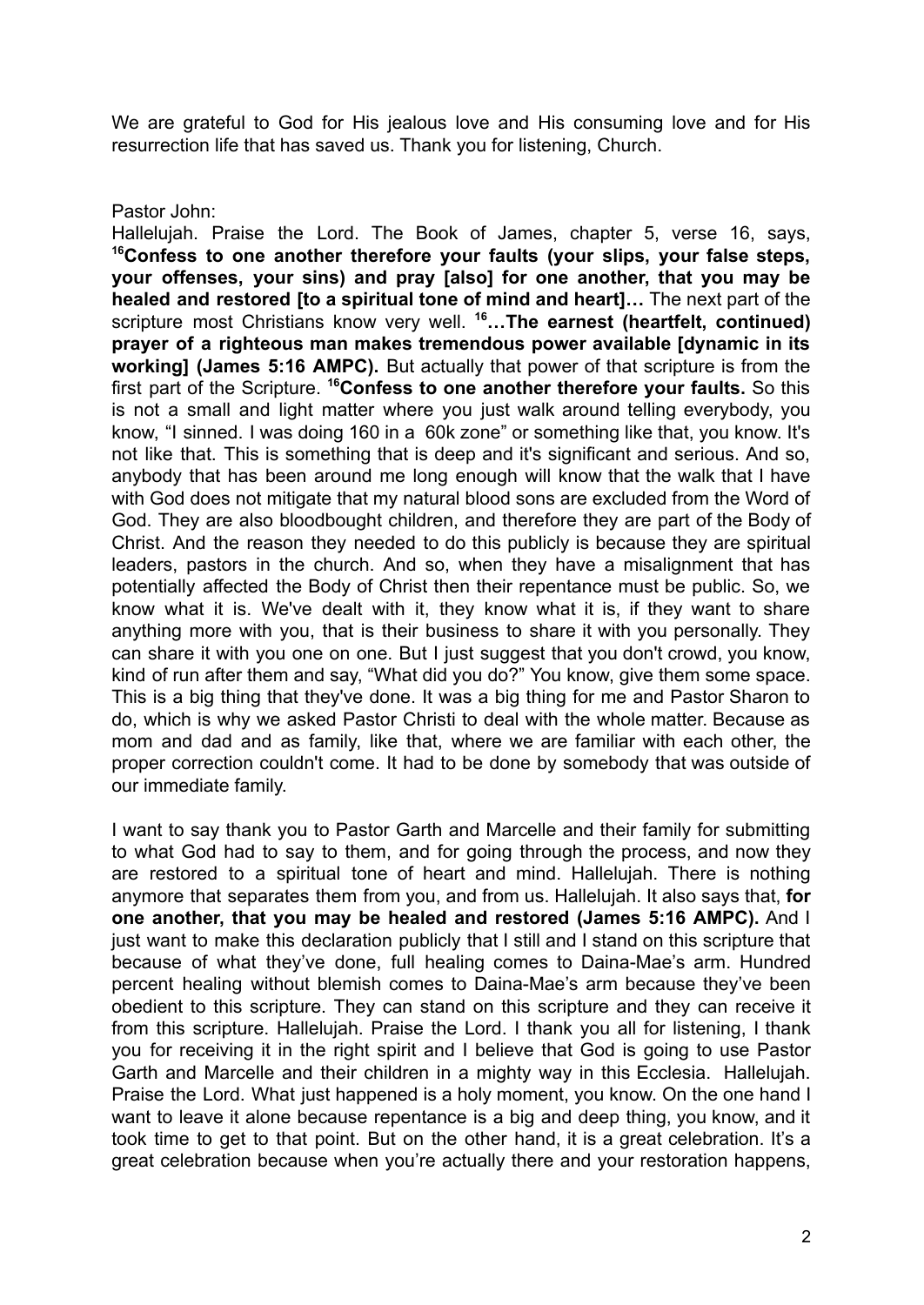it is a beautiful, amazing, spectacular thing. Hallelujah. Glory to God. Amen. Amen, Amen, Amen. Praise the Lord.

There are many things, there are many things that the enemy wants to plot against us, many things. One of the things that happen is very common in church life. One of the things that is very common in church life is that when a pastor preaches something from the pulpit, then the immediate thing is, "Well, I am not sure if he said the right thing. I am not sure that is accurate by the Word of God. I am not sure. I agreed with that, but I didn't agree with that". You may not voice it to somebody, but if you think that, it becomes part of your thought process – your internalisation process - and it becomes part of you and without knowing it, it actually begins to separate you. So then you have to wonder what it is about you that is questioning what I am saying from the pulpit. If you do question something that I say from the pulpit, don't think it, go to the Bible immediately and go and study it. If it is that important to you, go and study it. If it is not that important to you, then you know where the thought comes from; either your carnal nature or the devil and both at the same time. Hallelujah. Praise the Lord. And so none of us are immune to that. That is why we've got to keep a watch out for each other, we've got to be alert at all times. That's why the body of Christ is important. We can stand together, hold hands together, and watch out for each other. Amen? Hallelujah. Glory to God. Praise Jesus.

There are so many things happening in the ministry right now, it's hard for me to keep up. There are many things that I need and want to feedback to you, and give you a report back of things that happened in Ethiopia, things that are happening in the Johannesburg church project. There are many things but, and there are all kinds of other things that are happening, but you're just going to have to wait for that for a little bit, because it is, a lot of it is really is so special and it wouldn't do justice for me to just run through it quickly and give you a quick feedback. Amen.

I've got to teach this morning and I've got to teach next Sunday morning because of baptism. So we've had a couple of challenges, a couple of people that were not well, and we weren't certain if they or their family were going to be well enough for us to continue with the baptism this day. Not only that, but we realised that that was our primary point of decision-making, and then when I spoke to the team who was building outside and you can go and have a look at it, they said, "Pastor John, it will give us good time to just make everything a hundred percent perfect from all the finishes to everything else." We realised actually that there are a lot of logistics involved in getting forty people baptised on the first day. How long do you think it takes one person to get baptised? Let's just say 3 minutes. They've got to get into the pool, they've got to get themselves ready, prepared, spiritually, have things to say. Sometimes the Holy Spirit will come upon them, and they might be crying, and they might be laughing, things might happen to them and then I have to wait. You can't dunk them under the water when they're both crying and or laughing because what you do through those orifices, in the front of your mouth, you know, are also what you breathe through. So you have to wait and be respectful. Sometimes it's just somebody is ready to be baptised and it can happen much quicker. There is not one rule that applies to everybody. But even if it's in the water getting ready, hold your nose like this, okay, are you ready, peace of God is on you, I make declarations and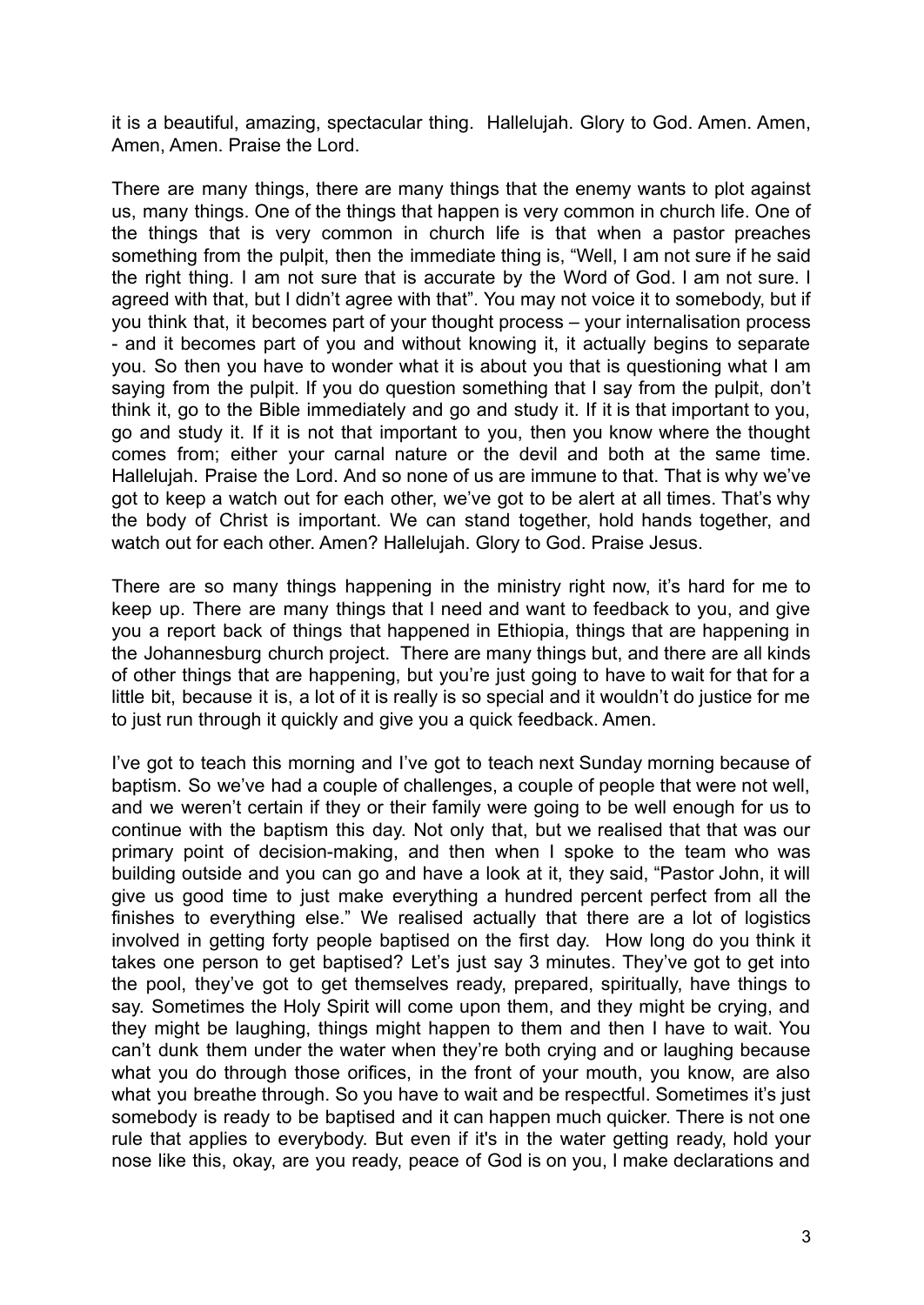then under the water bringing them up out of the water, normally, just that act is very spiritually powerful. And you've got to give them time to experience what God's doing in their heart, you can't just shove them out of the water. You understand? So three minutes is rather optimistic. So if it takes me three minutes to do 10 - you guys can do maths - that's half an hour times four. And so we have many, many more than 40 people that want to be baptised. And so we might have to spread it out. But the problem is, is that the longer you spread it out the colder the weather gets. And you're not the one who has to stand in the pool for two hours. Hallelujah.

So there's a lot of logistics involved in this and what we are doing is we are setting it up so that everybody, we want as many people to be part of the baptism of the people as possible. It's a very powerful moment, there are a lot of things that God can do and I will share between now and next week I will share with you. And so we are going to have every baptism on the big screen. So you can sit in the church. We'll biscuits and sandwiches and tea and coffee and water to drink so that you don't have to rush home, you can just sit in here and enjoy the spiritual atmosphere and just be part of it.

After people have been baptised, it might be that they're feeling extremely vulnerable to the Lord and they want to go home and just be quiet and I ask you to respect that about the person, the people that are being baptised, that might be in your family, and or you. So I'm getting ready for an extended period of baptisms, weeks, Sundays, for the reason I just told you, and there are many people that want to be baptised. Praise Jesus. Hallelujah.

So I go back to Colossians chapter three, verses one to four, which is the original message and scripture that we used, talking about the resurrection power of Christ. **<sup>1</sup>Christ's resurrection**, this is the passion translation, **<sup>1</sup>Christ's resurrection is your resurrection too. This is why we are to yearn for all that is above, for that's where Christ sits enthroned at the place of all power, honor, and authority! <sup>2</sup>Yes, feast on all the treasures of the heavenly realm and fill your thoughts with heavenly realities, and not with the distractions of the natural realm. <sup>3</sup>Your crucifixion with Christ has severed the tie to this life, and now your true life is hidden away in God in Christ (Colossians 3:1-3 TPT)** So there is definitely a distinction between the life that is the natural realm and the true life that you live. Hello? Definitely, the life that everybody else lives around you is not the true life in Christ that you are supposed to live. It's two different kinds of lifestyles. That's a big point. If Christians live the way everybody lives around them, then what is different about us as Christians? We have to live with the power of the resurrected Christ living in us. Because if we live with that power it becomes obvious, the difference. It is obvious because you have a whole new life that you live, a completely different lifestyle.

So I read it again, **<sup>3</sup>Your crucifixion with Christ has severed the tie to this life, and now your true life is hidden away in God in Christ. <sup>4</sup>And as Christ himself is seen for who he really is, who you really are will also be revealed, for you are now one with him in his glory! (Colossians 3:3-4 TPT).** Hallelujah. We are now one with Him in His glory. I'm going to read two passages of scriptures and then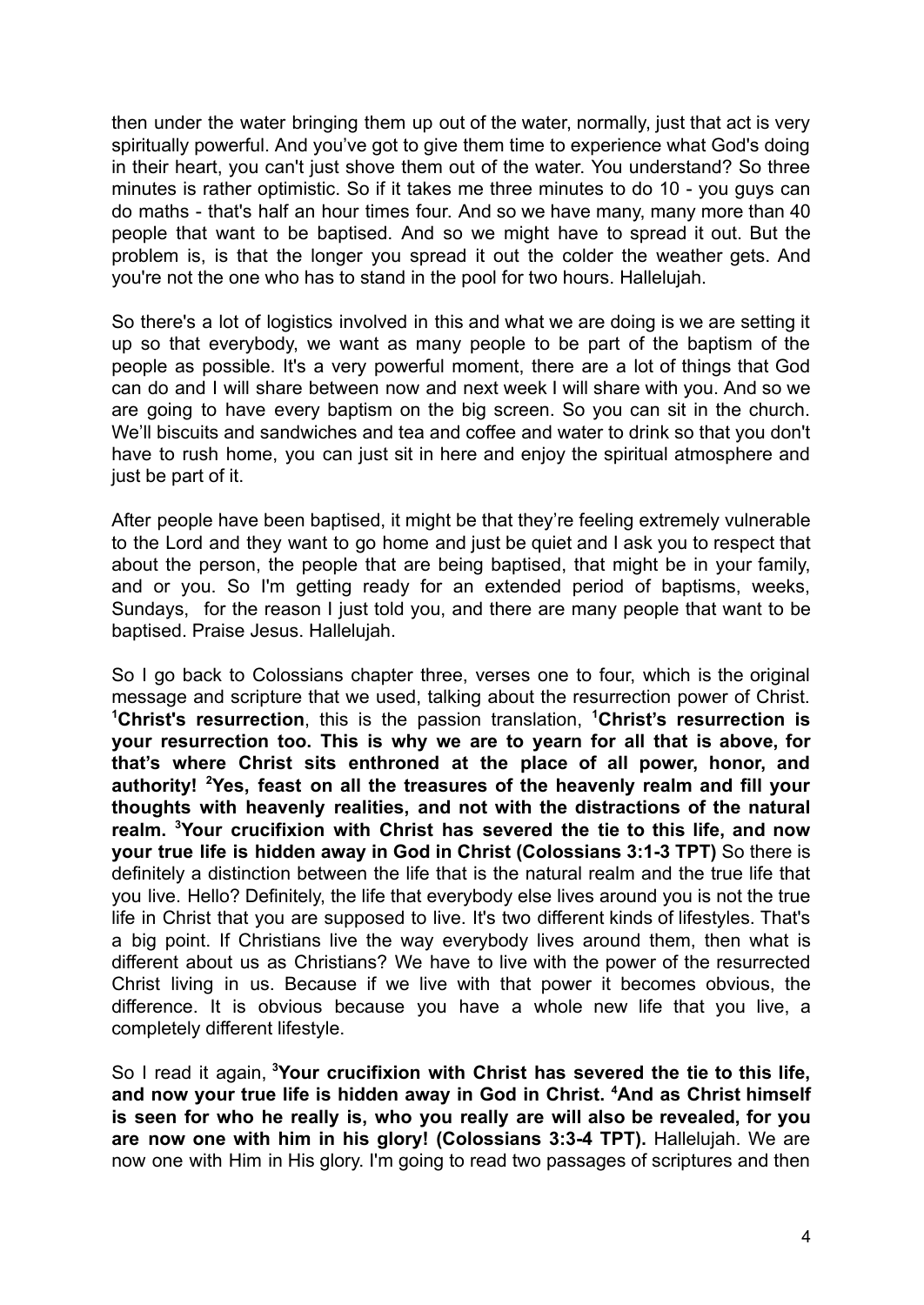we'll just see how far we get in the teaching today. And what I don't get done today will happen next week. Romans chapter six, I'm going to read the whole chapter in the New King James and then I'm going to read it again in The Passion Translation. Because the Bible says it better than I can say it, mine would only be a commentary on what the Bible says, anyway. So verse one, **<sup>1</sup>What shall we say then? Shall we continue in sin that grace may abound? <sup>2</sup>Certainly not! How shall we who died to sin live any longer in it? <sup>3</sup>Or do you not know that as many of us as were baptized into Christ Jesus were baptized into His death?" (Romans 6:1-3 NKJV).** Remember what I said; Christ's crucifixion is our crucifixion. That's what I read in Colossians. Here he is saying, we are buried, **<sup>4</sup>Therefore we were buried with Him through baptism into death, that just as Christ was raised from the dead by the glory of the Father, even so we also should walk in newness of life (Romans 6:4 NKJV).**

So Jesus walked in this earth, in this life, He walked as a man, but He walked as a Divine Person too. When Jesus died, and when He was resurrected, He walked in a new life. What was the new live? The new life was a glorified body that was dead to any temptation. When He was a man living on the earth, before His death, He was like any one of us; tempted. He could sin, He could sin. People don't like to hear it when you make that obvious statement that Jesus could sin because He was human, so He could sin. The Bible says that He was tempted in all things and all ways, like we are tempted.

He was tempted as a man to separate, to do something different to what the will of the Father was. When He died, and He rose again, His body was now a glorified body, therefore, He no longer could be tempted. He had a whole newness of life. His spirit was still perfect like it was before He died, His soul was still completely perfect, like it was before He died. Now His body was resurrected to be perfect; never again to have to die. He walked in a glorified new body. This is an important point.

**<sup>5</sup>For if we have been united together in the likeness of His death, certainly we also shall be in the likeness of His resurrection.** If we've been united to Him in death, then we are also united to Him in resurrection. That means we are like Him in a new body. Read with me, **<sup>6</sup>knowing this, that our old man was crucified with Him, that the body of sin might be done away with, that we should no longer be slaves of sin (Romans 6:5-6 NKJV).** People have said to me, and many times I have to watch words that come out of my mouth because sometimes I talk about my humanity; but actually, the Bible says sin for a Christian is not inevitable. In other words, because you're human, as a Christian, doesn't mean that your humanity must sin. In fact, Jesus has actually, the Bible says here that if we are like Him in the newness of life, our old man has died. The man that causes you to sin is dead. Wow. I'm not telling you anything the Bible's not saying. Right? I'm so glad I'm reading the Bible, then nobody can say this is heretical stuff.

So let me continue. I'm going to start with verse six again, **<sup>6</sup>knowing this, that our old man was crucified with Him, that the body of sin might be done away with, that we should no longer be slaves of sin. <sup>7</sup>For he who has died has been freed from sin. <sup>8</sup>Now if we died with Christ, we believe that we shall also live with**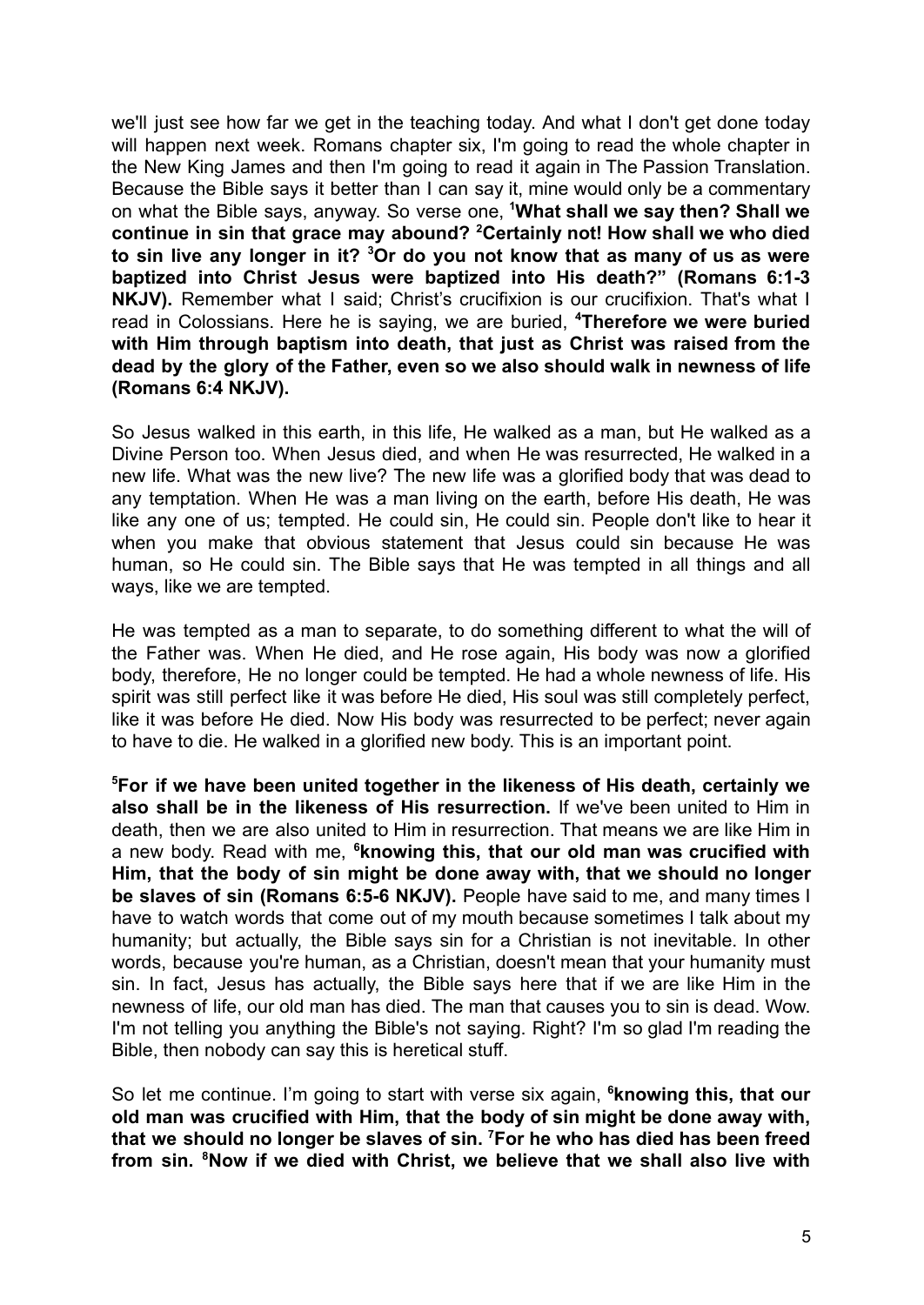**Him, <sup>9</sup>knowing that Christ, having been raised from the dead, dies no more. Death no longer has dominion over Him (Romans 6:6-9 NKJV).** Of course, you can only die once, in your body. I mean, really die, not somebody that is sort of dying and then their heart comes back to life again and then they are alive again. I'm talking about *morsdood,* forever gone, you know, dead.

**Death no longer has dominion over Him. <sup>10</sup>For the death that He died, He died to sin once for all; but the life that He lives, He lives to God. <sup>11</sup>Likewise you also, reckon yourselves to be dead indeed to sin, but alive to God in Christ Jesus our Lord (Romans 6:10-11 NKJV).** If we as Christians, confess this passage of Scripture every day for a month, this revelation will change your life forever. Because when sin comes to your body and tempts your body, you have the power over it to say, "You died to sin and the newness of life that is in my spirit has dominion over the body that wants to sin." It's not a given that because you're a human being, you must sin. **<sup>12</sup>Therefore do not let sin reign in your mortal body, that you should obey it in its lusts (Romans 6:12 NKJV).** Lust is not just sensual, it's any kind of appetite. It's an appetite for wealth, it's an appetite for power, it's an appetite for food, it's an appetite for unhealthy relationships, it's an appetite for achievement, it's an appetite… You know, you hear people talk about things like "He's a workaholic, I mean, just working all the time." It's an appetite for work, where you just work, work, work all the time. It's an appetite that you follow those lusts but it also includes sensual lusts. **<sup>12</sup>Therefore do not let sin reign in your mortal body, that you should obey it in its lusts. <sup>13</sup>And do not present your members as instruments of unrighteousness to sin, but present yourselves to God as being alive from the dead, and your members as instruments of righteousness to God (Romans 6:12-13 NKJV).** This passage of Scripture clearly says that we have an authority, we have a power over our body and over our thinking, and over the way that we live, we have a power that is not our own. This stuff you can't get free from by yourself. You can't be free from the stuff that is your bodies' lusts and your human desires. You can't be freed from that by yourself. You can, I mean, you can, I promise you, you can go on a diet, a diet, a diet, a diet, and you can use lots and lots and lots and then say, "I'm free from doughnuts." And then one day you walk past some shop that's cooking new doughnuts, or baking new doughnuts, the smell of absolutely spectacularly new doughnuts, and they stare you in the face and they talk to you. And you find yourself reaching for one and stuffing it in your mouth before you even know it. What is that? I thought I killed that thing? Well, you can't have victory over that in yourself. You can have victory over that in Christ. Hello.

If you and I could have victory over our lusts, and over our sin nature, that is our humans, then Jesus would not have had to die. So, the reason Jesus had to die is that we would always have been slaves to sin. Hallelujah. So, I want to just take you to the beginning and then I'm going to read The Passion Translation. So, I want to take you to the very first verse that says, **<sup>1</sup>What shall we say then? Shall we continue in sin that grace may abound? (Romans 6:1 NKJV).** You know, there are a lot of ideas out there today, especially in the younger generation of people, that if I can just put it in this context, when I was 10 years old. In the society that I lived in as a 10 year old, no one, no one got divorced. Divorce was like a society evil. You were almost going to be an outcast of society if you were going to get divorced when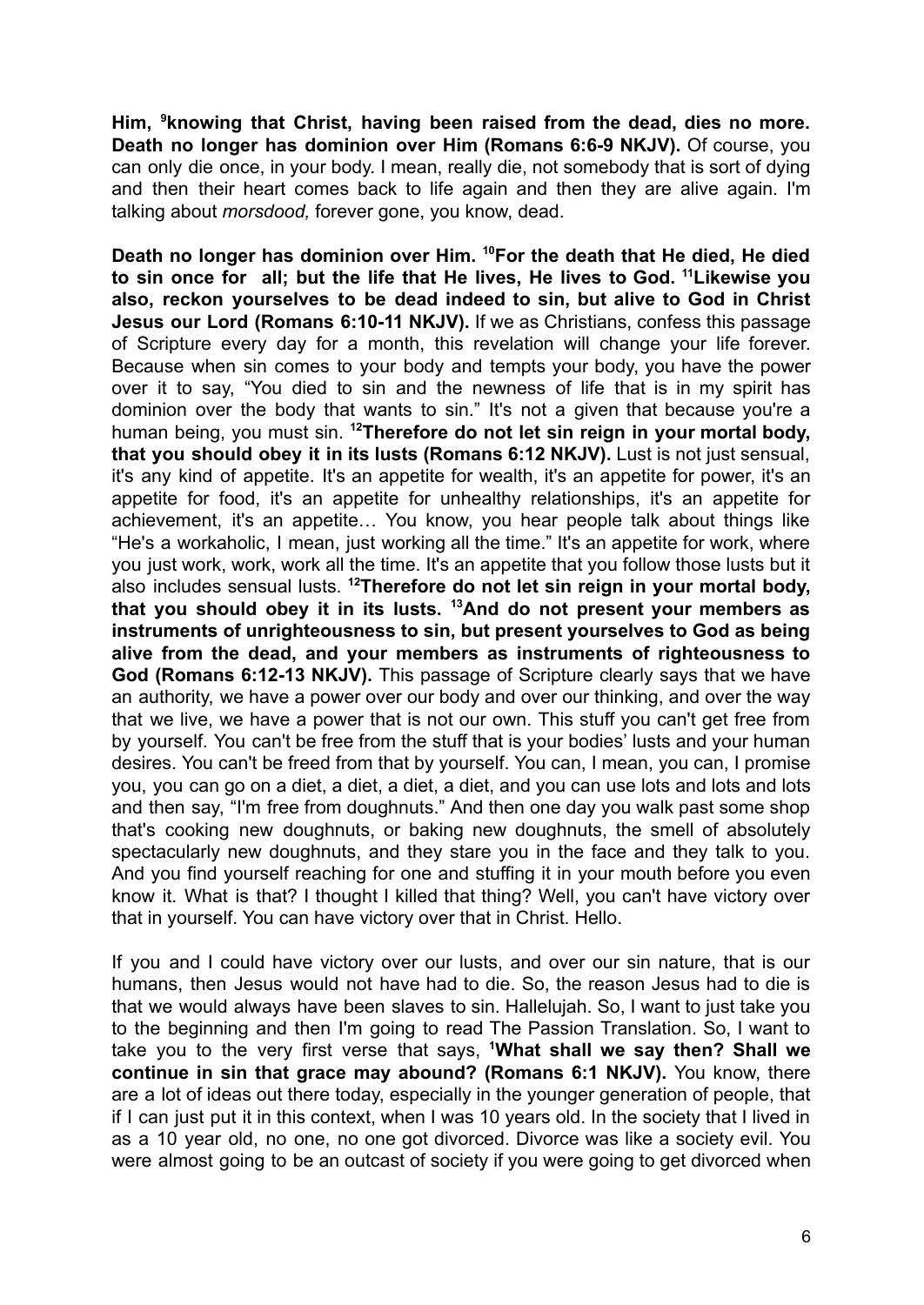I was 10, nevermind earlier than that. Right? I mean, that was a cultural value system. People didn't get divorced. Didn't matter what was going on in the home, people didn't get divorced. So, 20, 30 years later, it's now a common thing at least. I'm talking about 20 years ago now. I'm ageing myself today, but 20 years ago, more than half the population was getting divorced after they got married. Today, the numbers are up to 70% of people that get married, are getting divorced.

So, I'm trying to make a point to you that there is this concept that the younger generation who didn't have a moral fabric that was a society moral fabric, which anyway had its fabric in the Bible - I'm using that specifically - I'm not saying in the church, because the church abused it. And the church had many things wrong in the way that they applied the Word of God. But in the Bible, there was a moral fabric, you shall not covet your neighbour's wife. Right? That's a Bible thing. That's not a church thing. So, what's happened in the modern day world is that with a younger generation, it's like, nobody wants to get married anymore because what's the point? We're just going to get divorced in a few years, so why get married? We'll live together and enjoy the convenience of what it brings to live together and then when it's time to separate we'll find a new partner. That is a very common thing that's happening in the modern day world. Nevermind all of the other immorality, young girls and boys that display themselves naked and do all kinds of things on social media that goes everywhere. And so this Scripture says, **<sup>1</sup>What shall we say then? Shall we continue in sin that grace may abound? (Romans 6:1 NKJV).** And so it's like, become a thing in the church of the Lord Jesus Christ - if you are together, and you happen to sleep together and keep coming to church, it's okay. It's not, it's not. This grace is not so that the church is not judging you for sleeping together. This grace is so that you have the power to not sleep together. It means you have died to the person that wants to sleep with your partner.

Pastor John, you're just about to lose half the young generation in your church. No, I'm not. I'm actually giving them more authority and more power so that they can live free of all the baggage that comes with people that just decide to sleep together because it's nice. Or because there's pressure from one person to another or because society says you got to have it. You know, one of the things that Pastor Sharon has shared with the young people, is that just because the world out there in Grade 11 and Grade 12 says that's the time you should start dating and have boyfriends and girlfriends, that doesn't mean to say that you have to have a girlfriend and a boyfriend. The society that puts that pressure on you, is wrong. And so, why do you want to become girlfriend and boyfriend? What's the point? The point of it is so that you can cuddle and kiss and then if you're alone, and you're cuddling and kissing, it's very difficult to stop there especially if you have this grace mentality, that it's okay because it's allowed in the Church. So I just want you to know, in the way of God, it's not permitted. God hasn't changed His mind about 'you should be married to one person'. I didn't really intend to go here this morning. But now I'm here. I might as well make the most of it. I must be here by the Holy Spirit's leading.

So, what happens then if you have, you're still a young person and you have slept with someone? What does that mean to your future? Well, here's the thing. Part of what you can receive in baptism, is that the old man that you were, when you get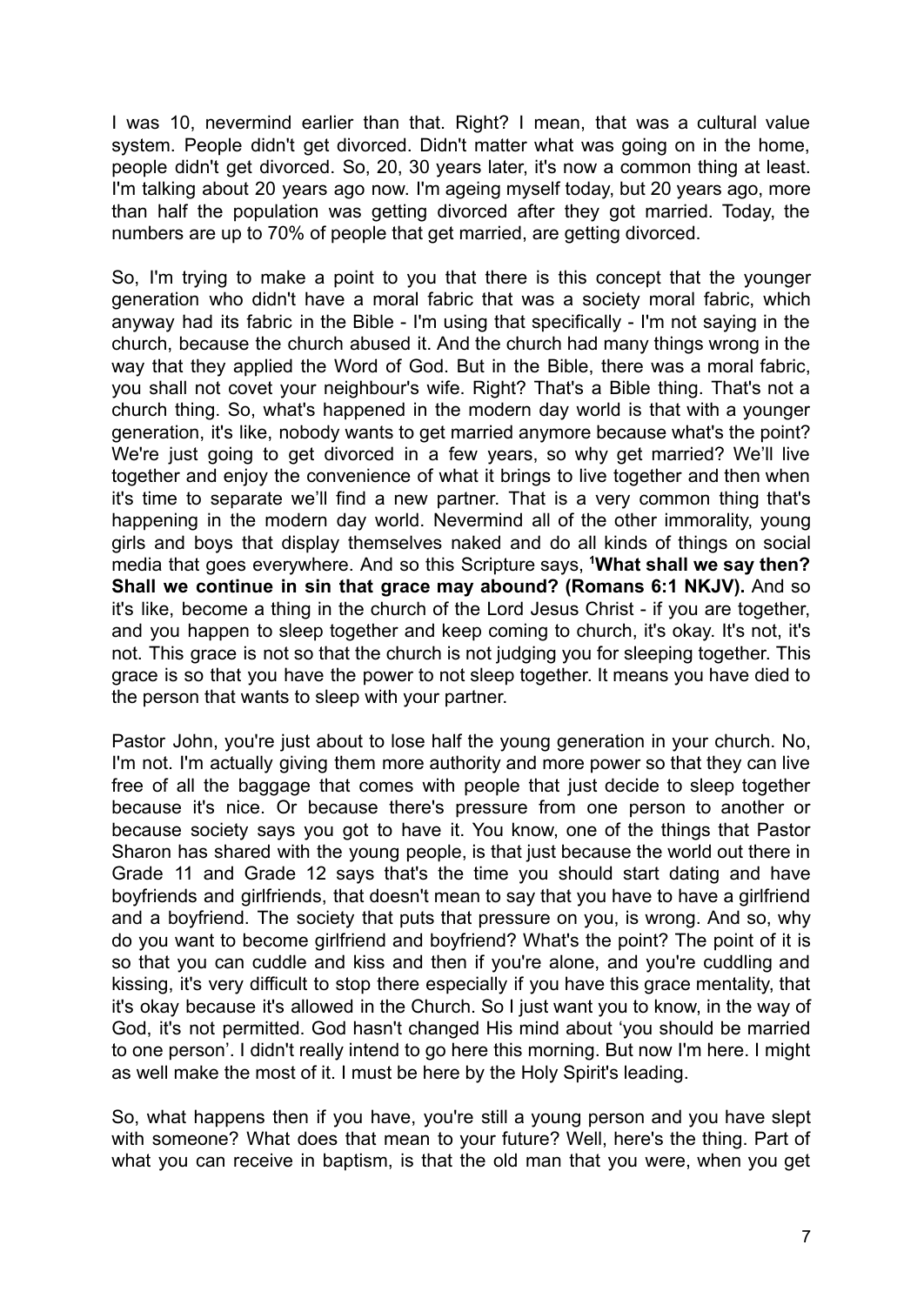baptised, that old man with all of its stuff dies. And if you are a male or a female and you're no longer a virgin, you can die to that person and you can be raised in the newness of life and now you can begin to act like a virgin. You can have full restoration, full restoration in baptism, believing that you are free from what you did in your past.

This baptism that we are going to be doing, that's why it's important that when you get saved, you get baptised because there is a power of the resurrected Christ, the newness of the life of Christ that is released in you, because you have chosen when you get baptised, you're saying, "I choose to identify with the death of Jesus Christ." If you are choosing to identify with the death of Jesus Christ, then it means you recognise Him as your Lord and your Saviour. If you recognise Him as your Lord and your Saviour that means you recognise Him as the One whose blood has washed away your sins. Come on now, the One who has completely cleansed you from all your sins. And so when you come up out of the water, you recognise that as my Saviour, who died for all my sins, and has washed me clean from all of the old man, I now I am rising into the newness of life where I do not have to obey the stuff of my body any longer and I come up completely as a new man.

Now, it's not possible in human terms to go back and undo some things that you've done. But spiritually and in your heart and in your mind, you can behave and act as though God has taken care of that too. Hallelujah. Glory to Jesus.

Next week I'll share something, I'll share a testimony with you but I'll tell you, when you go down in the water and you come up, there are a number of things that you can begin to believe God for and you should. You should believe God that when you come up out of the water, if you are not baptised in the Holy Spirit and speaking in tongues, you need to be believing God this whole week and you need to be saying, "Lord, when I go down in that water, if I'm not baptised with the Holy Spirit with speaking in tongues, when I come up out of that water, I'm asking You that I immediately get filled with the baptism of the Holy Spirit and speak in tongues." And we're going to have people there with you, to pray with you immediately. If it doesn't happen coming up out of the water, it's going to happen immediately after when you're out of the water. Praise Jesus. You can go in there and say, "Whatever sickness and diseases are in my body, it dies because Jesus paid for it on the cross and I come up completely healed out of the water." Hallelujah. Because you are identifying with the death and the crucifixion and the death of Jesus Christ and you're also saying, "He was resurrected, my faith is He was resurrected into the newness of everything so, it's new for me. My mind, my oppression, all of the depression, all of the stuff that has been plaguing me," all of the stuff that the devil has been trying to control your mind with, "I am free from it because my mind is no longer submitted to the lusts of my flesh or to my body, my mind is free from all of the stuff that happened before." Hallelujah. Glory to God.

I know that before I left, I was preaching strongly on Ecclesia - that's just on pause. Because actually if you realise, I mean this is as easily as part of it because if you realise who you now become, when you get baptised, you become a complete new Christian. And you no longer live in life the way that you should have lived, that other people are living. Because grace is the power to live the way God wants you to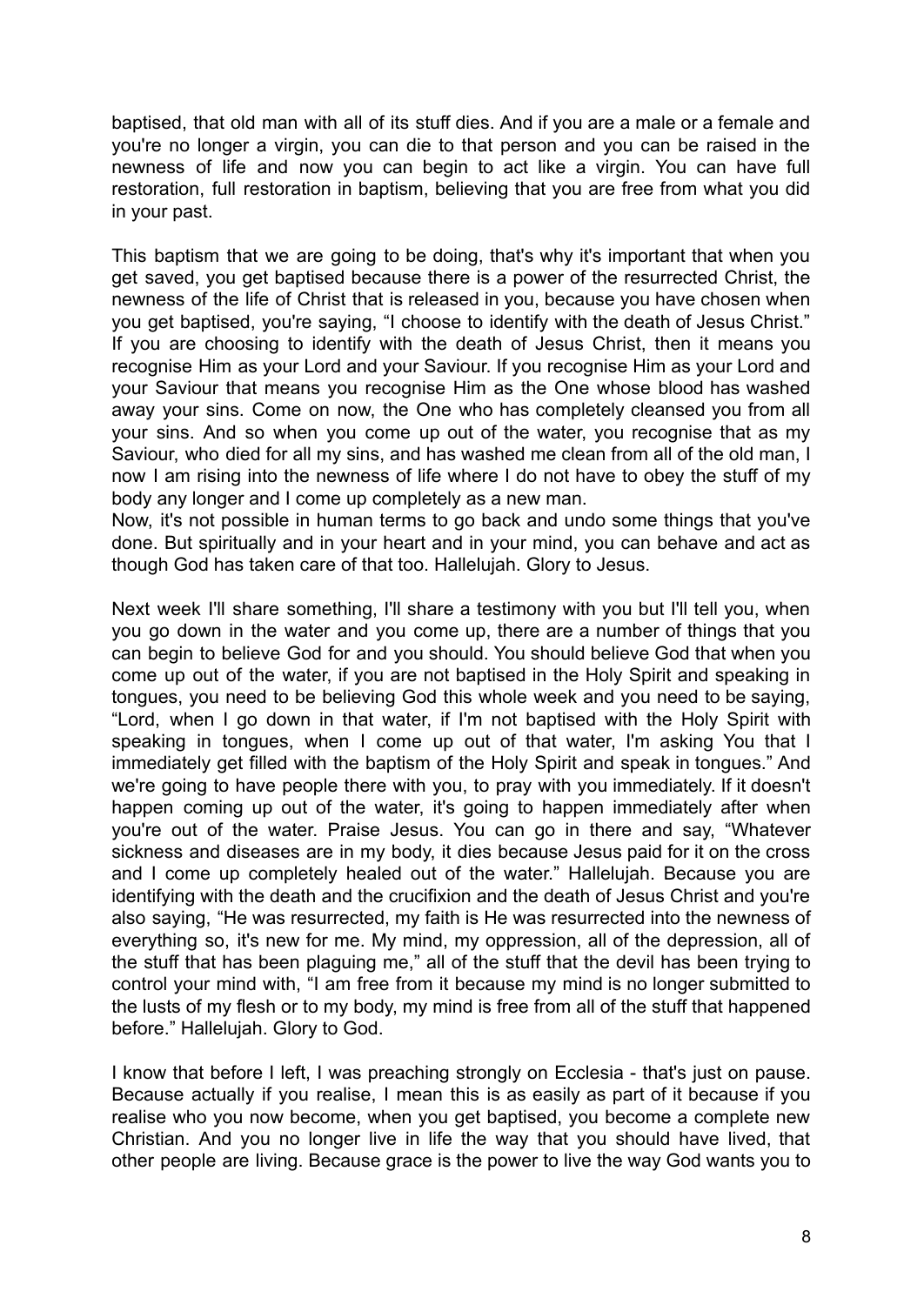live. Grace is not the power that covers your sin so that you can live however you want to live. Can I say that again? Hope it comes out of my mouth the way I said it before. Grace is not what gives you the authority and the power to sin, and then ask for forgiveness later. Grace is the power that prevents you from having to sin. Grace is the power that says, "You don't have to sin." Grace is the power that says, and I'll tell you what this happens, you can count on it, you can take this to the bank, the Holy Spirit that lives in you, every time you're going to sin, He's already speaking to you, "Don't." If you're honest with yourself, you know it. Right before you're about to swear or right before you're about to get angry, the Holy Spirit says, "No, no, no." And sometimes it feels just like that. It's just like an uncomfortable feeling you get in your Spirit. And sometimes it's so quick, right? Because you're about to behave badly. "You cut me," and the Holy Spirit says, "Uh-uh. [Pastor John babbling, indicating that he can't finish the sentence he was about to speak in anger] Really? You can do just like that. Because every time you are about to do something that is contrary to the re-newness of life that you are raised to, every time the Holy Spirit is going to convince you and convict you. "Don't do it. Don't do it. It's not good for you. Don't do it. Don't do it. Don't do it. Don't do it." Right before my needle goes past 125km/h, the Holy Spirit says, "Don't do it." He does. I better learn not to ignore Him. And my foot creeps up. "No, I have to bring it back again." Why 125 and not 120? Because, you have a bit of grace. This is true. The government empowers you to say that your needle that you have on your car might be out, and there, so that you've got grace. Empowerment to live free from that. Hallelujah.

The Holy Spirit is the One that helps us, and guides us and leads us. The Holy Spirit has been sent to us by the Father to be a helper. The Holy Spirit is the one that lives inside of you. Even if you're not filled with the Holy Spirit with the evidence of speaking in tongues, that is a power that is available to you, so that you can live in the fullness of your newness of life. But even if you don't have that Holy Spirit fullness in speaking with the evidence of speaking in tongues, He still lives in you. And He will still warn you and He will still speak to you. Hallelujah. Can I read to you from the Message translation?

**1-3So what do we do? Keep on sinning so God can keep on forgiving? I should hope not! If we've left the country where sin is sovereign, how can we still live in our old house there?** If you've left the country where sin is sovereign, which means you've left the country. I was in Ethiopia last week and I stayed in a hotel there. I left the country. I left that hotel. How can I be there and here at the same time? And that's where sin reigns. I'm not talking about Ethiopia. I'm just giving you an example. It's like that you can't live in two places at the same time. **How can we still live in our old house there? Or didn't you realize we packed up and left there for good? That is what happened in baptism. When we went under the water, we left the old country of sin behind; when we came up out of the water, we entered into the new country of grace—a new life in a new land! 3-5That's what baptism into the life of Jesus means. When we are lowered into the water, it is like the burial of Jesus; when we are raised up out of the water, it is like the resurrection of Jesus. Each of us is raised into a light-filled world by our Father so that we can see where we're going in our new grace-sovereign country (Romans 6:1-5 MSG).**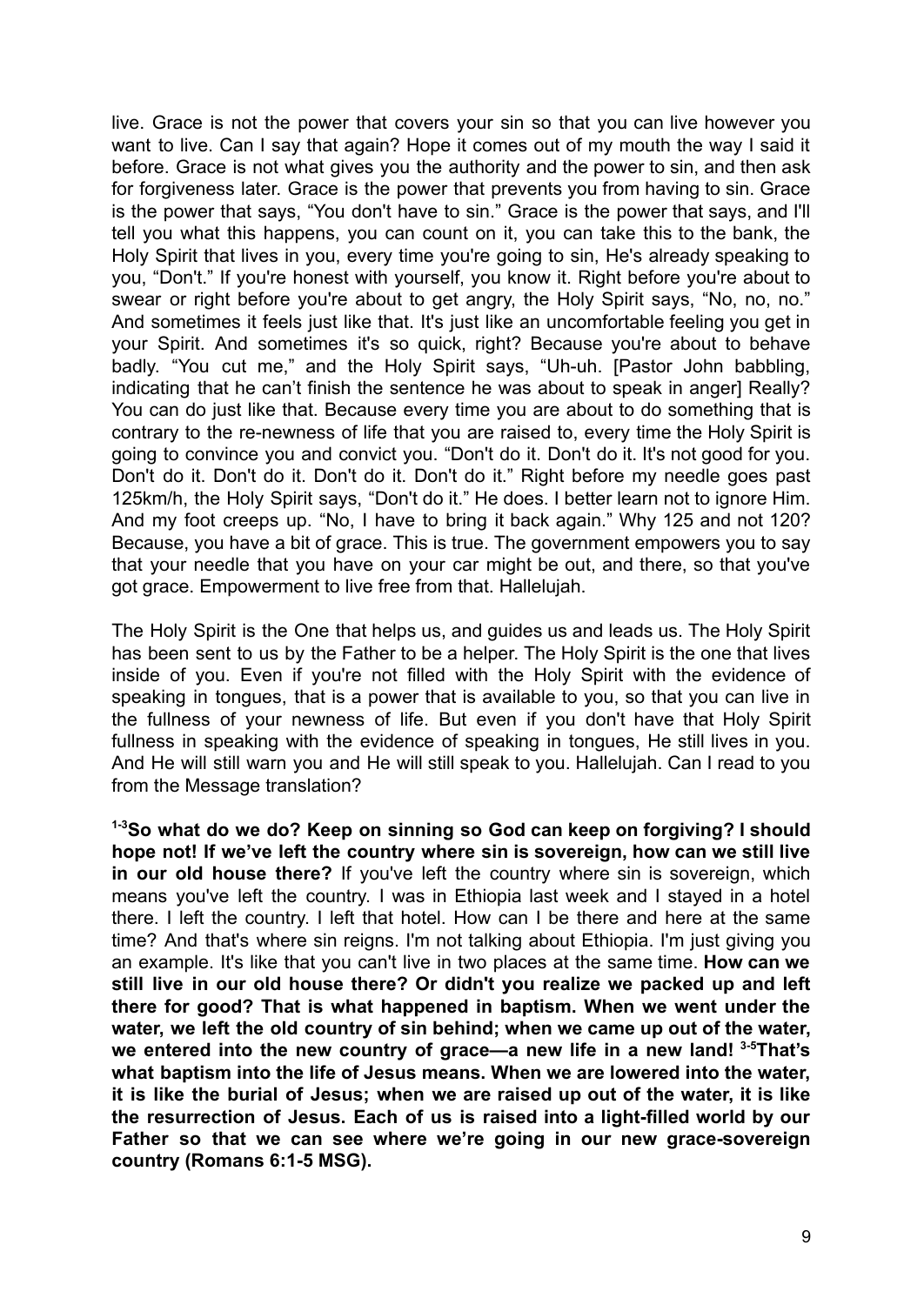Grace sovereignty means grace is the royalty of your life, where you command anything that wants to come into your world, you have the authority, the royalty, the command to say, "No." **6-8Could it be any clearer? Our old way of life was nailed to the cross with Christ, a decisive end to that sin-miserable life—no longer captive to sin's demands! What we believe is this: If we get included in Christ's sin-conquering death, we also get included in his life-saving resurrection. <sup>9</sup>We know that when Jesus was raised from the dead it was a signal of the end of death-as-the-end. Never again will death have the last word (Rom 6:8-9 MSG)** That's why as Christians, when we die, we don't really die, because we have already entered into a new land of living forever in Christ. If you're living in Christ, when you die, it's just your body dies, your spirit is in Christ. You never know the difference of a life that is outside of Christ. That's why when you live in Christ, your spirit is in Christ, Christ lives in your spirit. That is an eternal connection. So that when your body just ends, stops living in this world, you don't know the difference of life because you are already living in a sovereign land of grace-filled life. Wow.

**<sup>10</sup>When Jesus died, he took sin down with him, but alive he brings God down to us. <sup>11</sup>From now on, think of it this way: Sin speaks a dead language that means nothing to you.**. It's like me saying [Pastor John speaks gibberish] Do you know what I just said? [Congregation answers, "No."] Thank you. Prove my point. That sin language is so dead to us, I mean you can hear it speaking but it has no communication with you. Doesn't have to get through to you. **<sup>11</sup>Sin speaks a dead language that means nothing to you; God speaks your mother tongue, and you hang on every word. You are dead to sin and alive to God. That's what Jesus did. <sup>12</sup>That means you must not give sin a vote in the way you conduct your lives. Don't give it the time of day. <sup>13</sup>Don't even run little errands that are connected with that old way of life. Throw yourselves wholeheartedly and full-time—remember, you've been raised from the dead!—into God's way of doing things. <sup>14</sup>Sin can't tell you how to live. After all, you're not living under that old tyranny any longer. You're living in the freedom of God (Romans 6:10-14 MSG).** This is the Bible. This is truth. If you believe this Bible, you need to be living free. Hallelujah.

Okay, I'm going to finish off my message today with this example, or just I'm going to talk for a minute. What is it about our natural lives that we live, when you walk out of here, and you go and you get in your car, you want to go eat and you want to go and do stuff and things like that, what is the connection between your natural living and the new person that has been raised into the newness of life? Well, the body that you live in still has to be fed. The body that you live in still has to be cleaned. The body that you live in still has to have a home for protection and provision. Right? The act of living life in God is holy. You can live life with freedom. You want to go and get on your bicycle, go ride on your bicycle, do exercise, go for a run, have a sleep in the afternoon, rela - this is all part of the new life. Hey?

What happens to us is that it's the same body that also wants to make you sin. It creeps on you like an old rash. You know, it's like, you know, if someone has hay fever, or gets hay fever for example, and suddenly you're around - you don't even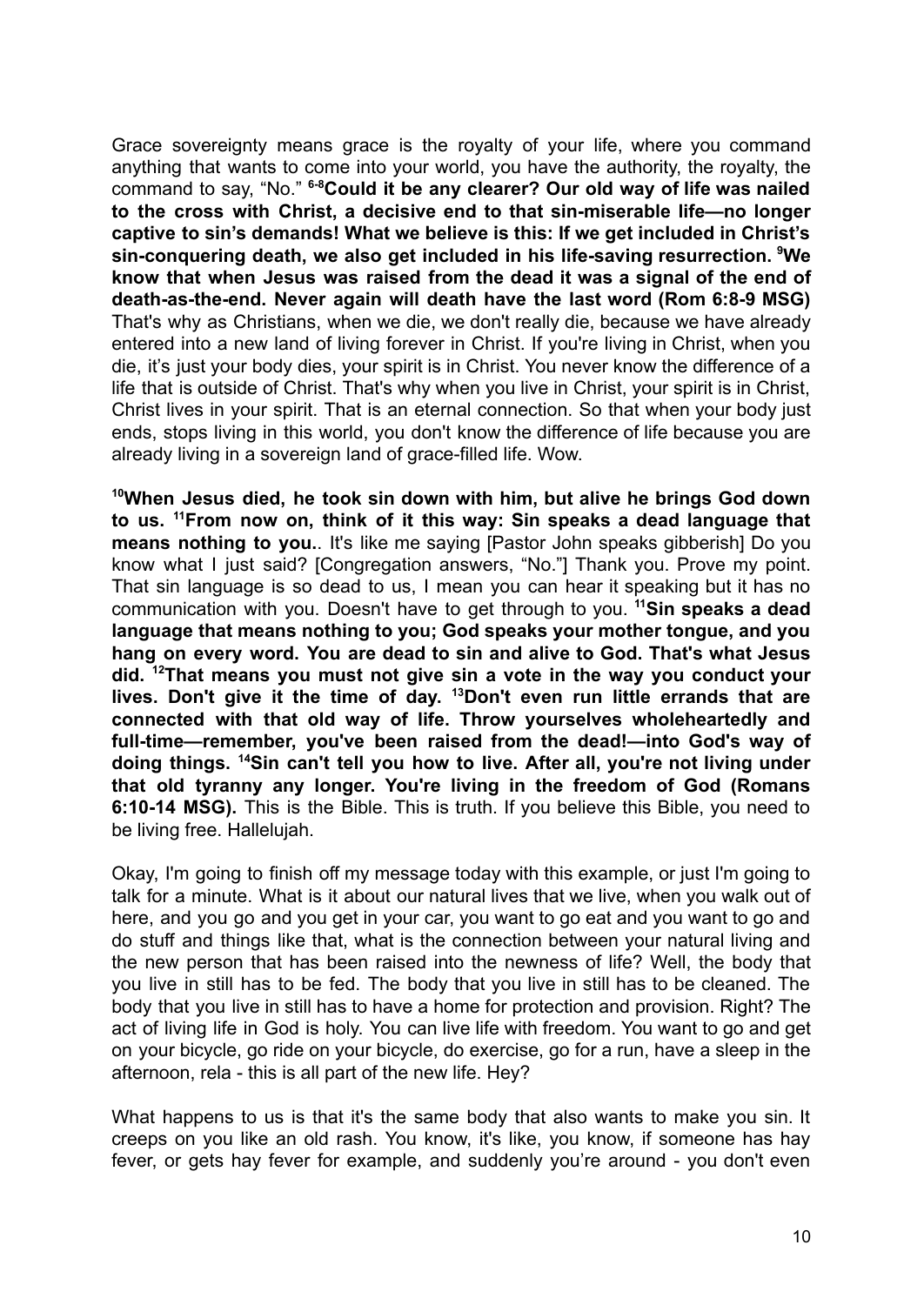know it - but somebody's mowed the lawn six hours ago or something. And now there's lots of seeds in the air. And suddenly you walk into that environment and you start sneezing. It's like an old habit that just creeps up on you. And suddenly it's there, you know. What happens is that because we live in that kind of environment where we tolerate many things, you live in this tolerance that you give yourself tolerance because it's patterned, it's habit, it's easy living. But to actually tap into the power of God's life to say, no, no, no, no. Now let me say this; is my spirit man perfect? Is my soul perfect? No, my soul is being renewed because I've got to make a conscious decision to take every thought captive that raises itself up against the knowledge of Christ. Right? And my tools to do that are not my will, or my flesh and blood. They are spiritual tools and they are mighty in God in the pulling down of the strongholds that occupy my mind because my mind is connected to the lust of what my body says. So, in church, the problem in the past was anybody who stepped out of line, anybody who got divorced - I'm just using divorce because it was an earlier example I was using - somebody gets divorced in the earlier church where there was all this judgement. It was all this criticism, there was all this social stigma that came with it. The church should never be a place of judgement unless it's the love of God that's doing the judging. What happened with my family was the love of God stepped in and said, "You can't keep going in this direction. You got to come back to the ways of God." That love, if you respond to that love, it's a corrective love and it's beautiful. It's like a parent disciplining a child. It's beautiful in the proper way, in the proper order it is beautiful. It does the right thing, it brings the correction, it brings the discipline and saves your soul. It's what the Bible says about a child, if you correct the child, you save that soul. Amen.

The Holy Spirit is living in you day by day, to guide you and lead you, that where you are not living to the standard that you could be living in dominion. He's there to help you to come up to that standard of dominion. So, I would like to finish off this by saying to you, when the scripture in Matthew chapter six, verse 33, says, **<sup>33</sup>… seek ye first the kingdom of God** and **(His way of doing …), … things (Matthew 6:33 KJV, AMPC).** Everything I've been talking about is when you rise up out of the newness of life, you live in a whole new life. You live, as the Message Bible says, you move to a whole new land. You live in a whole new way of living. So in the New Testament, six, verse 33, Matthew, **<sup>33</sup>… seek ye first the kingdom of God** and **(His way of doing …), … things (Matthew 6:33 KJV, AMPC).** In other words, seek first this new land that you've been born into, and the ways that you should be living in this new land. These new ways, when you're in that place, all these other things that you have need of will be added to you. Your whole life of dominion is not about trying to have dominion over money so that more money can come or have dominion over houses so more houses can come or have dominion over goods, and food and clothes so that you can have more. The dominion that you have is that you live in this new realm that you're seeking God and His ways. And when you seek God and His ways, then all the stuff that you need, He just gives it to you. And we should be releasing all of our faith.

If you go to Mark chapter four, and read Mark chapter four, **<sup>14</sup>The sower sows the Word (Mark 4:14 NKJV)**. That scripture has got nothing to do with money - zero, zilch. It does not talk about money other than deceitfulness of riches is what can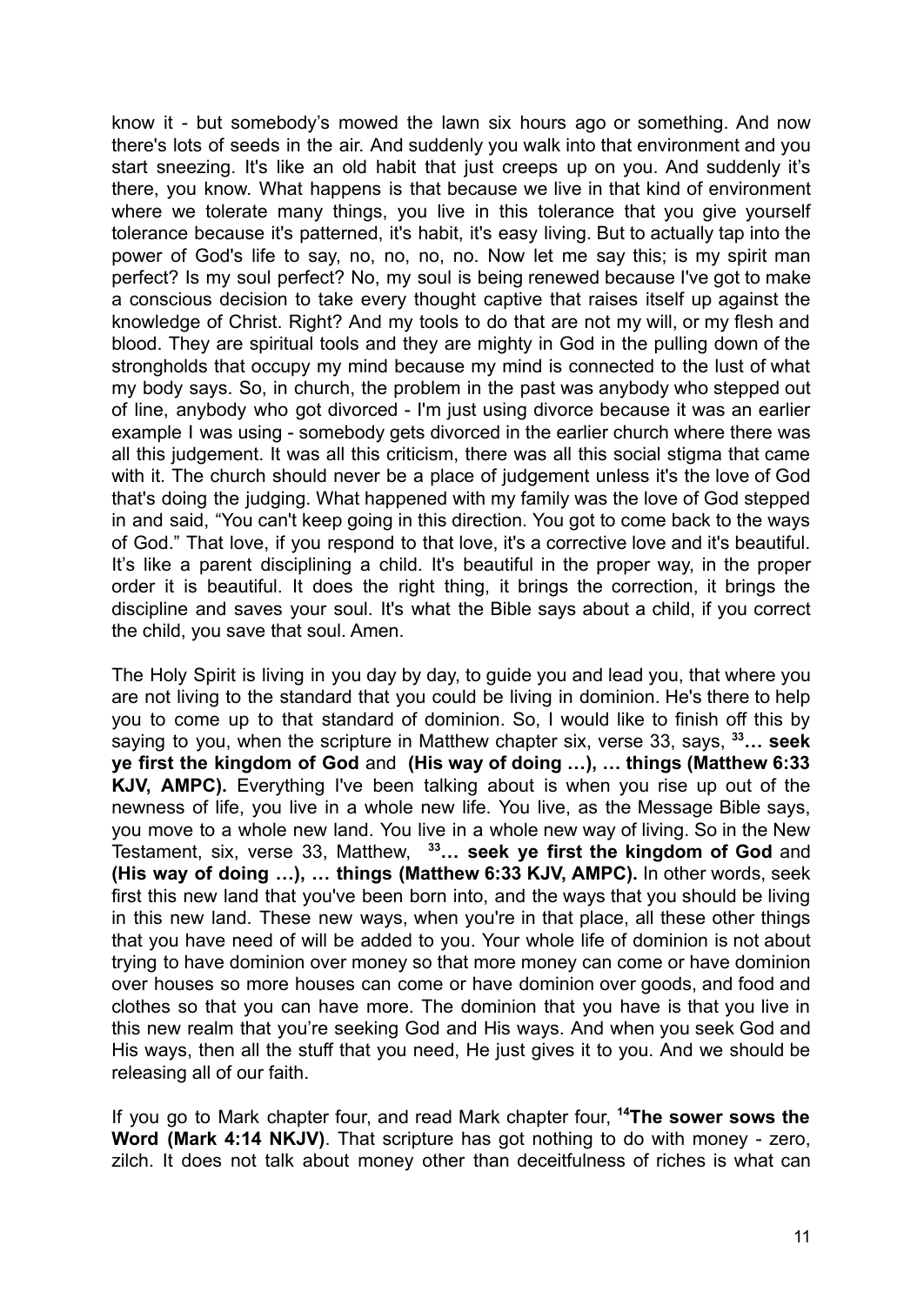choke the Word. That whole scripture is about sowing the Word into your heart, and the condition of your heart where the soil with the seed lands. So if your heart's not in the right condition, get it there. How do I do it? The empowerment of the new Christ that you've been raised up with in resurrection in baptism, by the Holy Spirit is there to help you soften your heart. So when you sow seed of the Word into it, it grows up 30, 60 and a hundredfold return. And as you're growing up, what is it teaching you? What is the Word growing up in you teaching you? It is teaching you to live in the new Kingdom, the new realm, the new land that you've moved into with Jesus raised from the dead, in newness of life, like you've got a whole new body, like old stuff is dead, everything's made new. I got to live there. That's why I got to sow the Word into my heart so that I can keep living there. When I live there, I don't have to believe God for more houses. He just adds them because in that Kingdom, you don't have to work for it, He gives it. The Bible says He gives you wealth and he adds no sorrow to it. It means He just gives it, you don't have to work for it. Well, what about, am I not supposed to go to work? Yes, you're supposed to go to work. But your work and what He gives you are two different things. Completely. Hallelujah.

Now I'm in trouble because now everybody wants to get baptised again - the whole church. Right? Well, I'm not baptising if you're not registering - true thing. We still have some rules that we have to abide by. You need to register. Otherwise, I can't baptise you. Everybody says; Amen. And I'm also not going to be doing it by myself because, doing that many people, I haven't done enough weightlifting to be strong enough to do that, I will have others that will rotate with me. The reason I will be there is because I understand what's happening spiritually that I'm God's spiritual authority that needs to be in that water.

Next week, I'm going to talk to you about John the Baptist and what he did with Jesus, and why he baptised Jesus. He baptised Jesus as repentance, but there was a lot more that went on there. And then I will tell you that you've been baptised into the body of Christ. And I will tell you what water baptism does to you. I've already been teaching you that today. And then next week, we will start the baptismal process. And we are going to have spiritual life party here for week after week after week while we are baptising people in water.

We are going to see the manifestations of healings, of miracles, of deliverances, of oppressions leave. All kinds of things are going to happen because - baptism. Praise Jesus. Won't you stand with me, please. Hallelujah. Glory to God. Raise your hands. Say; praise You, Jesus. Praise You, Lord. Praise You, Lord. Thank You, Lord, that we are delivered from an old man and we are raised up into a new life. We don't have to live like that old man anymore. We live in the newness of life, powered by newness. Hallelujah. Glory to God. Praise Jesus.

Just put your hand on your heart like this and say; I thank You, Jesus, that You are my Lord and Saviour. I thank You, Lord, that I am free from sin and death, in Jesus' name. I thank You, Lord, because You're my Saviour, I am raised in newness of life. I have power of my old nature, in Jesus' name. And so now this is something new that I'm going to do today. I want you to say; I am healed in my body, in my soul, in my